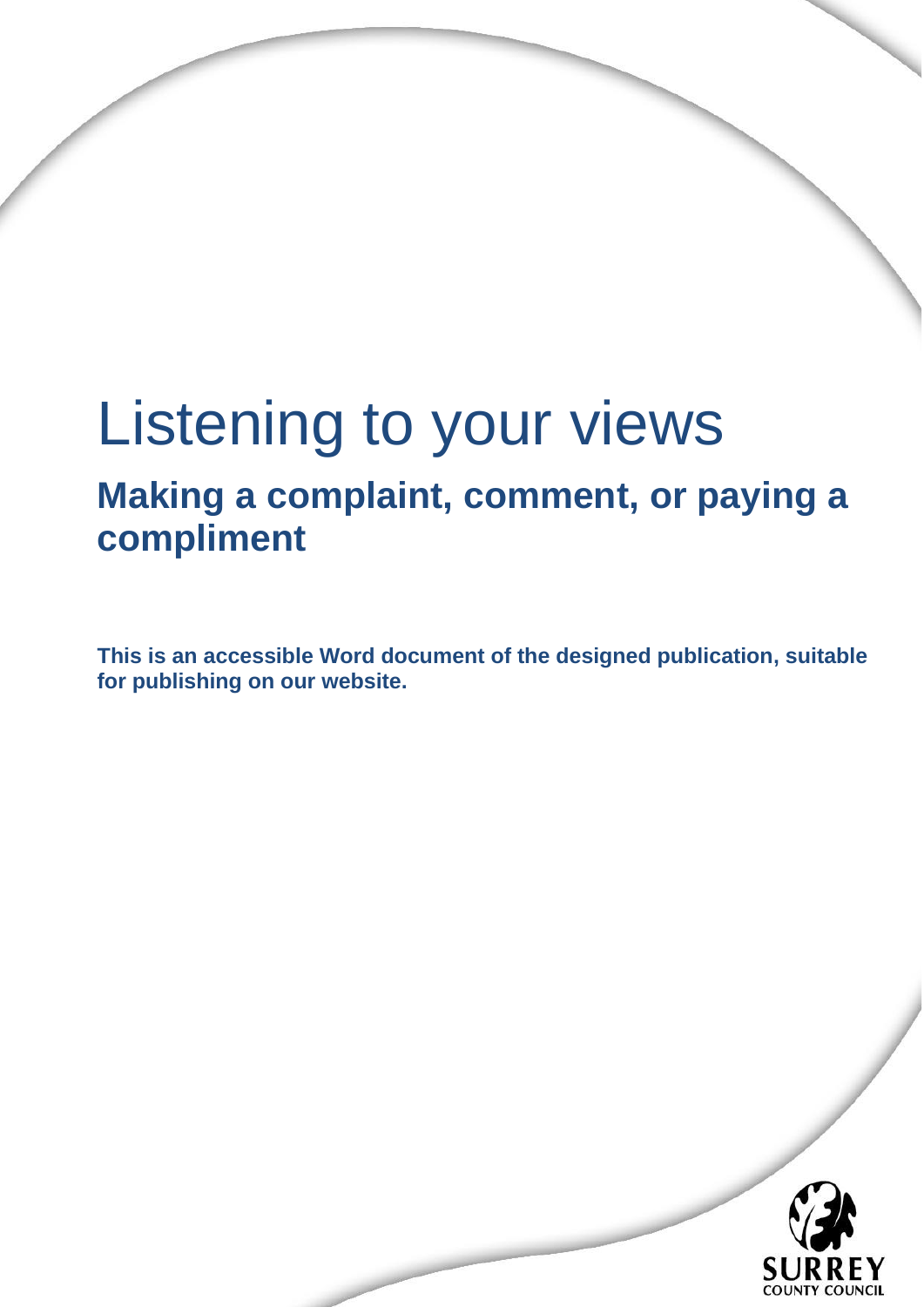## **Our services**

We provide a range of services for adults living in Surrey. Providing good quality care and support is our top priority. We would like to hear your feedback and any complaints about these services so we can improve.

#### **Why you should tell us what you think**

Your views are important to us. We want you to tell us how well we are doing in delivering our services and what we can do better. We welcome your complaints, comments and compliments as they can help us improve how we support you. We will share your compliments with our staff.

Making a complaint.

We will always aim to deliver the best possible service, but sometimes things go wrong, or we may fail to meet your expectations. Making a complaint does not mean that you will receive less help from us in future or that your complaint will cause difficulties for you. We can learn a lot from complaints, so we welcome your feedback.

#### **Who should you contact?**

If you want to make a complaint or suggestion about our services, you can:

- Contact the person or team that delivers the service you wish to complain about
- Complete the online form provided on the Surrey County Council website
- Complete the feedback form at the end of this leaflet
- Contact the Adult Social Care Customer Relations Team (and for assistance in understanding the complaint procedure):

#### **Adult Social Care, Customer Relations Team, Millmead House, Millmead, Guildford, Surrey GU2 4BB Telephone: 01483 518300 Email: asc.customerrelations@surreycc.gov.uk**

Contact the Adult Social Care Information and Advice Service on 0300 200 1005 or text 07527 182861.

#### **Who can complain?**

Anyone who has received, or is in receipt of services, or is seeking support from us. You can complain yourself or with help from someone else such as a friend, a relative or someone who can speak on your behalf, such as an advocate. Further information on advocacy is listed under 'Helpful Contacts' on page 4 and on the notice boards in our county council care homes.

We may need to confirm that another person speaking for you, has your consent to do so. However, we will accept complaints in certain circumstances, where consent may not be required. Complaints can be made anonymously and will be investigated with any appropriate action taken.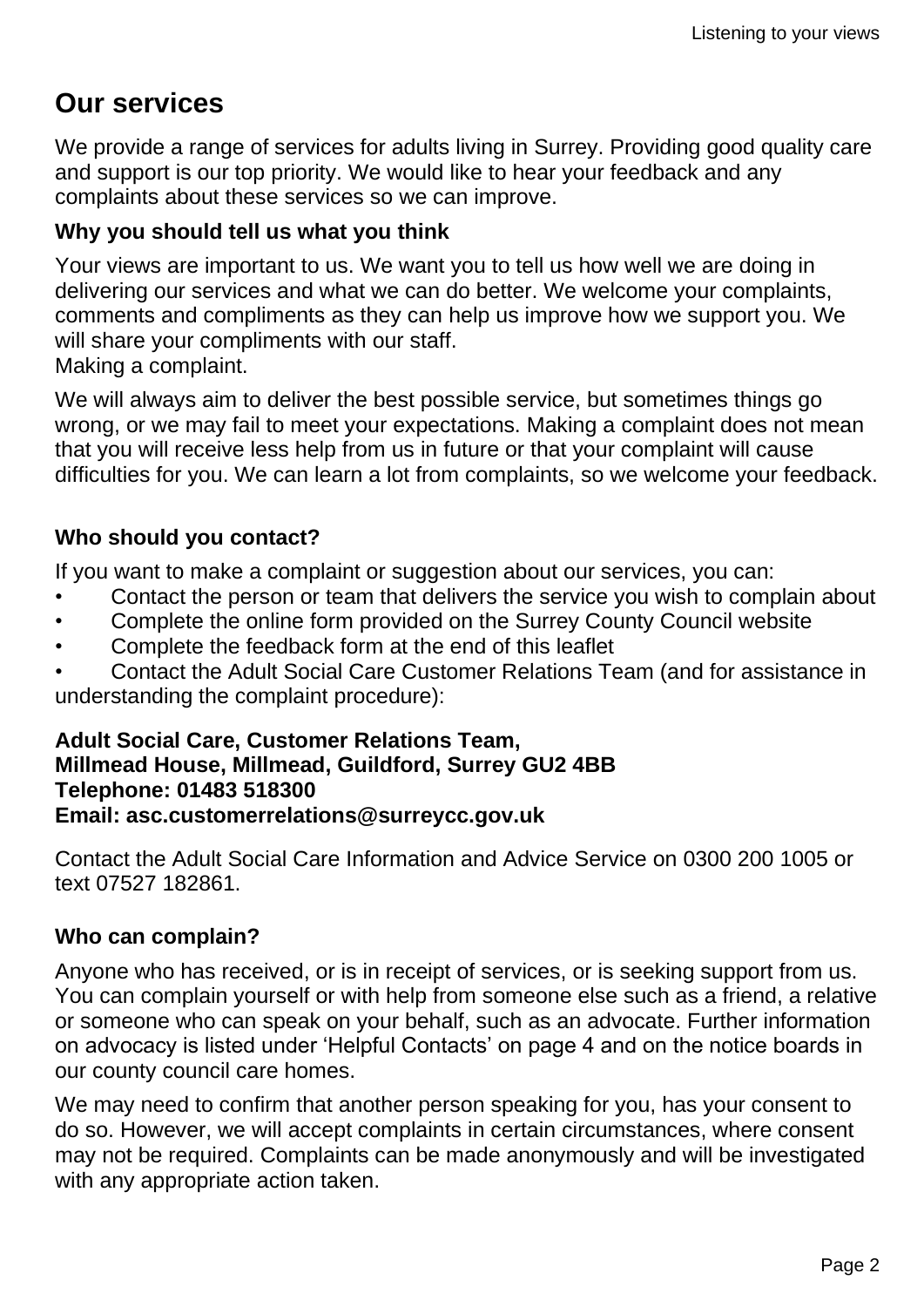#### **What happens next?**

When you contact us with your complaint, we will first consider if it can be resolved quickly (usually within 24 hours).

For complaints that cannot be resolved quickly, we will acknowledge your complaint in writing, within three working days from the date it is received. We may contact you to discuss your concerns and agree a plan of investigation. You should receive a written response to your complaint within 20 working days from when we receive your complaint.

The manager handling your complaint will carry out an investigation and respond to you directly or through your advocate/representative if you prefer. We will ensure the manager has the necessary skills and knowledge to resolve the issues. For complex complaints, we may need more time to investigate and respond to you. We will keep you informed of the progress of your complaint until it is completed.

If you are not satisfied with the complaint response, you can contact the manager leading on the complaint to discuss your concerns further. Alternatively, you can contact the Customer Relations Team for advice and assistance.

#### **Who can I contact for further help?**

If you are still unhappy following the complaint response and we are not able to resolve your concerns to your satisfaction, you can complain to the Local Government and Social Care Ombudsman (LGSCO). The LGSCO provides a free, independent service. Their contact details are:

#### **The Local Government and Social Care Ombudsman Telephone: 0300 061 0614**

#### **Website: www.lgo.org.uk/adult-social-care (there are links to an enquiry form and complaint form on this page).**

Or write to: The Local Government and Social Care Ombudsman, PO Box 4771, Coventry, CV4 0EH.

Care providers are regulated by the Care Quality Commission (CQC). The CQC cannot get involved in individual complaints but is happy to receive information about care provider complaints at any time. The CQC contact details are:

#### **Care Quality Commission, National Correspondence, Citygate, Gallowgate, Newcastle upon Tyne, NE1 4PA Telephone: 0300 061 6161 Website: www.cqc.org.uk/contact-us.cfm**

Please note that if your care service is not provided through Surrey County Council and is one you bought with your own funds or using a direct payment, you should complain to the independent provider directly, in line with their complaint procedure. You will still be able to seek further advice from the LGSCO or CQC.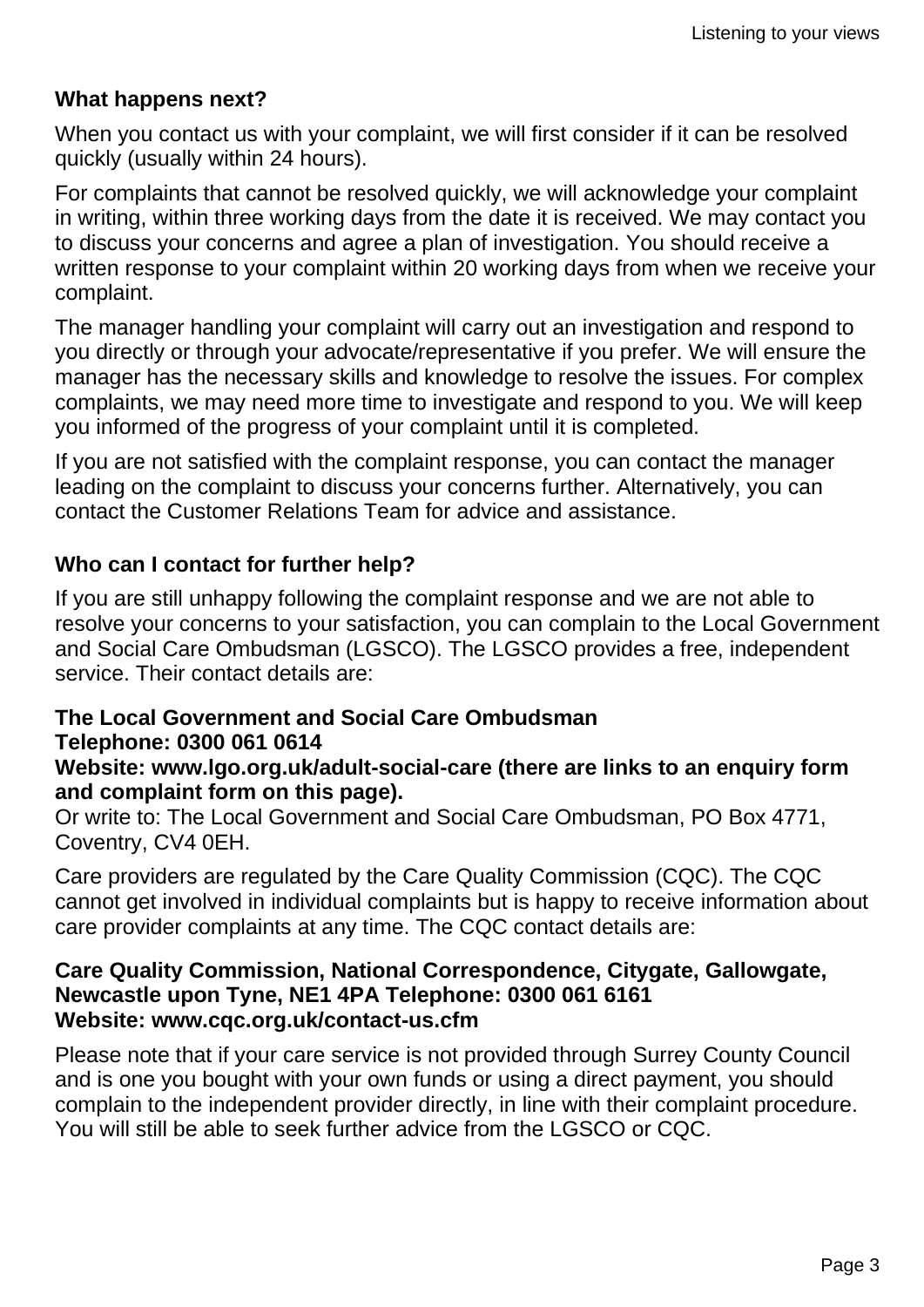If your complaint concerns information rights or data protection, we will refer the complaint to our Information Governance Team to address. You can also seek further advice from the Information Commissioner's Office (ICO). Their contact details are:

#### **Information Commissioner's Office: Telephone: 0303 123 1113 Website: www.ico.org.uk**

#### **Is there a time limit?**

A complaint must be made no later than 12 months after:

• the date the matter occurred or, if later,

• the date the matter came to the notice of the complainant. However, this time limit may not apply in some circumstances.

#### **Helpful contacts:**

#### **Advocacy in Surrey**

Telephone: 0800 335 7330 Website: www.advocacyinsurrey.org.uk

#### **Healthwatch Surrey**

Telephone: 0303 303 0023 Website: www.healthwatchsurrey.co.uk

#### **Citizens Advice Surrey**

Telephone: 0344 411 1444 Website: www.casurrey.org.uk

If you would like this information in large print, Braille, in audio format or in another language or format, please contact us on:

**Telephone: 0300 200 1005 Email: contactcentre.adults@surreycc.gov.uk Textphone: (via Text Relay) 18001 03456 009 009 SMS: 07527 182861**

Return your completed Adult Social Care Customer Feedback Form to:

**The relevant team, or Customer Relations Team, Adult Social Care, Surrey County Council, Millmead House, Millmead, Guildford, Surrey GU2 4BB.** Or contact by: **Telephone: 01483 518300 Email: asc.customerrelations@surreycc.gov.uk**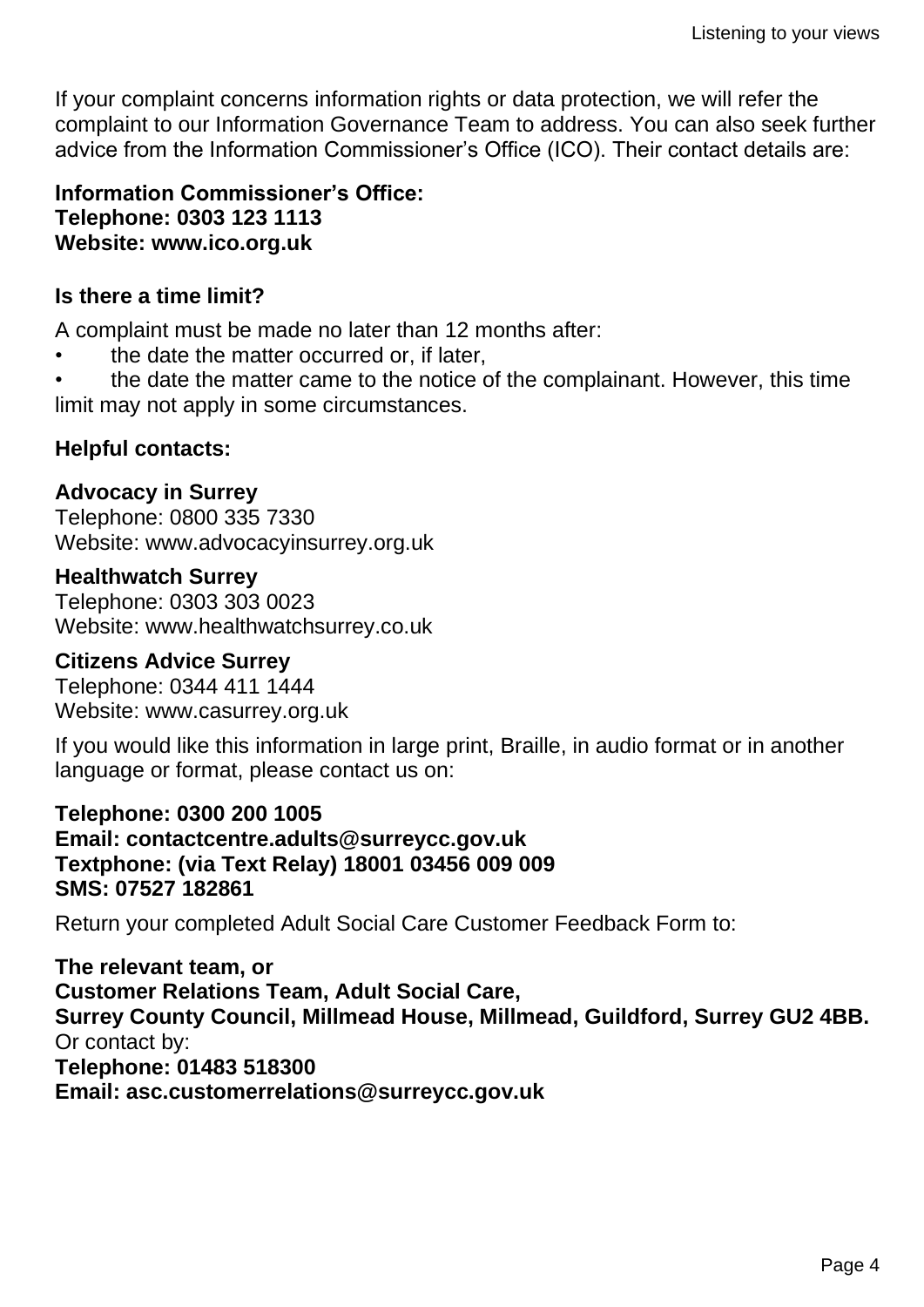### **Adult Social Care Customer Feedback Form**

You can use this form to make a complaint, comment or compliment. Enter your details in the space below.

Your name: Your address:

Your email: Your phone number:

**How would you like us to contact you? e.g. post, email, phone.**

**If by phone do you have a preferred time (between 9am and 5pm) for us to contact you?**

**Are you making a complaint, paying you a compliment, or making a comment?**

**If you are completing this form on behalf of someone else, please provide their details:**

Name: Address:

Email: Phone: Your relationship: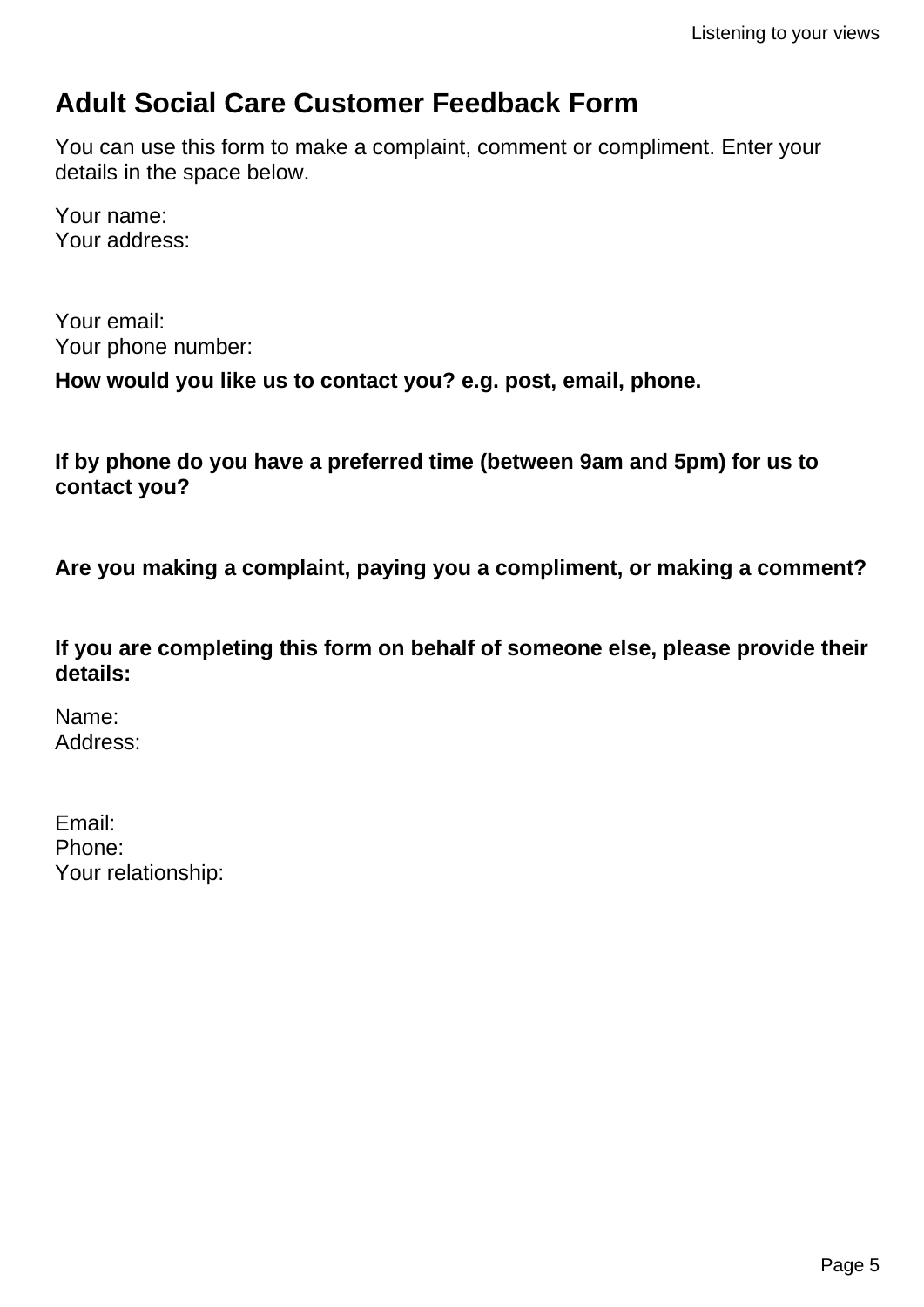**Please tell us about your complaint or what your feedback is, including names, dates and places as appropriate in the space below.**